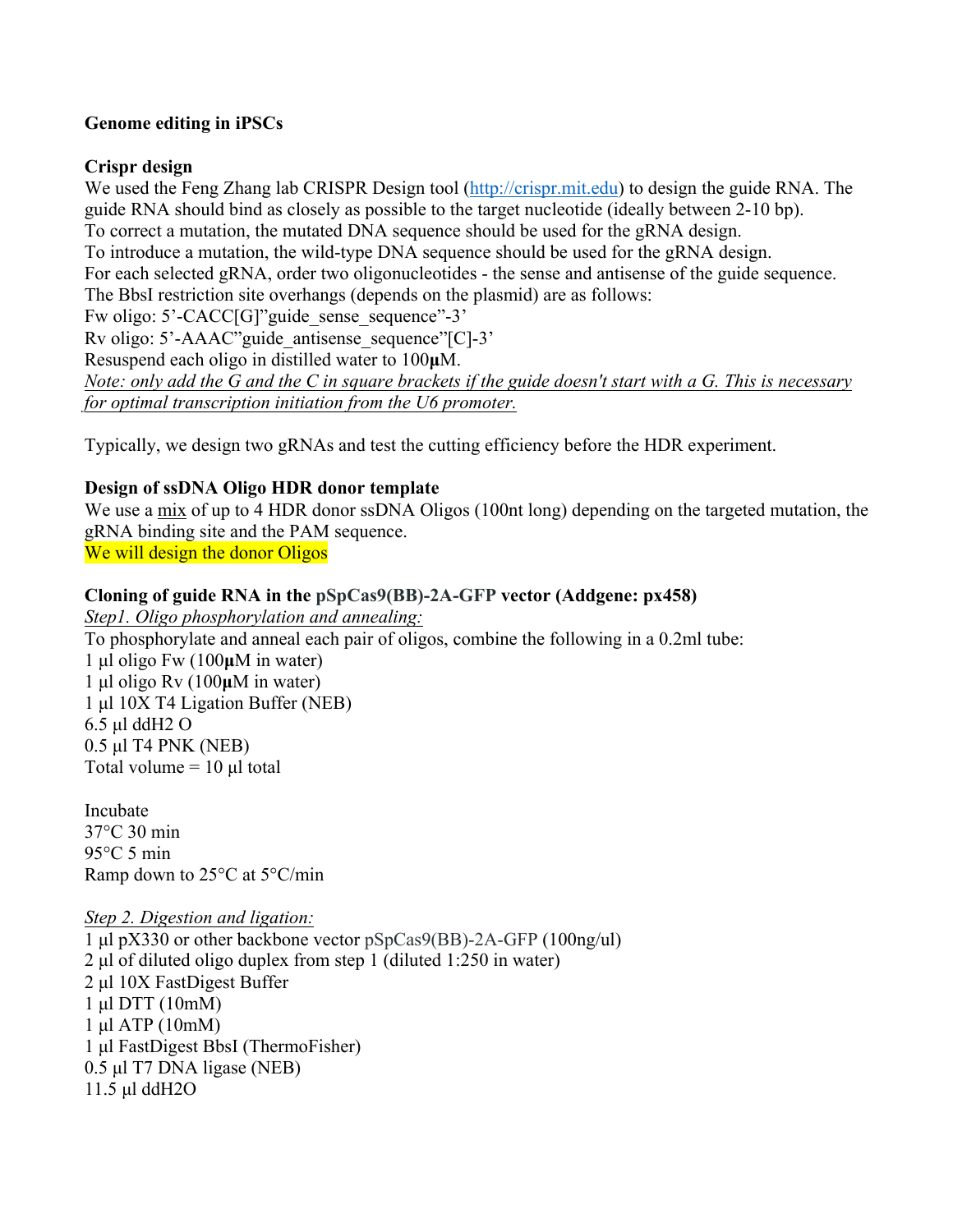Total volume  $= 20 \mu l$ 

Incubate: 37°C 5 min  $23^{\circ}$ C 5 min Cycle 6 times (total run time  $\nu$ 1h)

### *Step 3. Transformation:*

- Add 5µl of ligation mix to 50 µl E.coli strain e.g One Shot competent cells
- Incubate on ice for 20 minutes
- Heat-shock the cells at 42<sup>o</sup>C for 45 seconds
- Cool on ice for 2 minutes
- Add 500µl of SOC media and incubate at 37<sup>o</sup>C with shaking for 30 minutes
- Plate 100 $\mu$ l of the transformed bacteria on LB-agar + 100 $\mu$ g/ml ampicillin plates.
- Incubate at 37°C overnight.

## *Step 4. E coli colony screening for gRNA*

The next morning, pick 5 colonies and incubate overnight in 5ml  $LB + 100\mu g/ml$  ampicilline at 37°C with shaking. After 8 hours, isolate the DNA with a DNA miniprep kit and send for Sanger sequencing with the hU6 Fw primer (5'-ACTATCATATGCTTACCGTAAC-3').

## **iPSC culture**

*Reagents:*

- Essential 8 (Life Technologies, A14666SA)
- Matrigel<sup>TM</sup> hESC-Oualified Matrix (Corning, cat. no. 354277)
- Gentle Dissociation Solution (Stem Cell Technologies 07174)
- $Y-27632-HCl$  (Biorbyt, cat. no. orb154626)

### *Thawing hiPSC:*

- hiPSC should be either generated in-house or can be obtained from available depositories e.g. Wicell, Coriell or the Stanford CVI iPSC Biobank.
- Remove vial from liquid nitrogen, place in 37 °C water bath until only a sliver of ice remains. Transfer the vial content dropwise  $(\sim 1 \text{ mL})$  to a 15 mL conical tube filled with 4 ml of prewarmed E8 supplemented with 2.5µM Y-27632 (E8 + iRock)
- Centrifuge at 200 g for 4 min. Carefully aspirate the supernatant. Re-suspend the cell pellet in 2 mL of E8 + iRock and transfer to 1 well of a Matrigel-coated 6-well plate
- Change media every 24 h with fresh E8. Cells should be 70-80% confluent in 3-4 days

# *Passage of hiPSC*:

- Ideally cells should have reached 70-80% confluence in 3-4 days (adjust split ratio accordingly, typically 1/6-1/12).
- Aspirate the E8 culture medium.
- Add 2 mL per well of Gentle Dissociation Solution, incubate for 6-8 min at RT (in hood)
- Whilst waiting, aspirate medium from Matrigel-coated plates and replace with 1 mL of E8Y.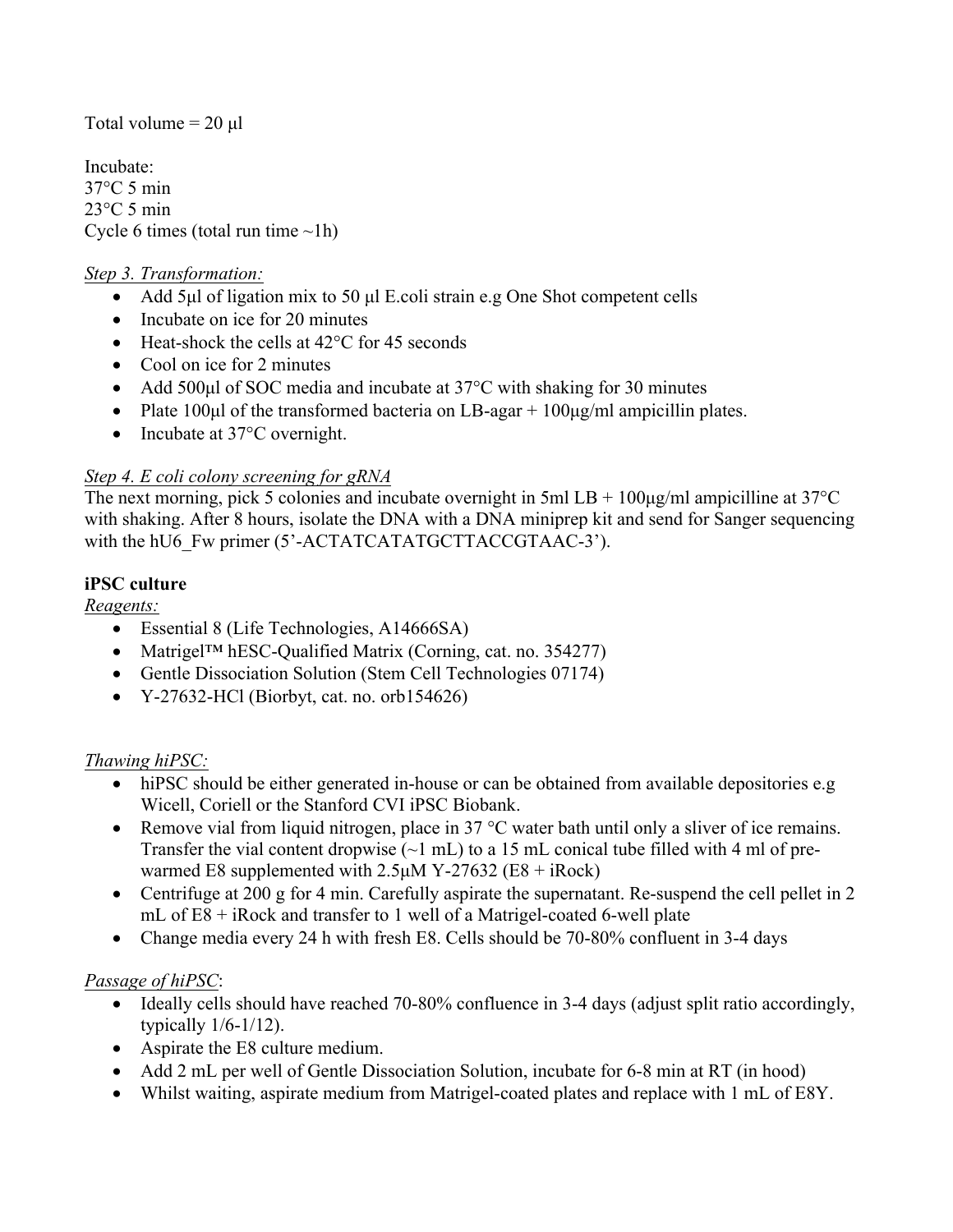- Aspirate Gentle Dissociation Solution from each well.
- Add 1 mL of  $E8 + i$ Rock medium to the well. Gently detach the colonies by scraping with a serological pipette or a cell scraper. Add 6 mL of E8 + iRock for a 1:6 split.
- Mix gently and transfer 1 mL in each well of the 6-well plate (2ml per well total volume).

NOTE: We aim to keep the pluripotent cells in the logarithmic growth phase. Cells should not be allowed to become more than 90% confluent.

# **Transfection**

The day before transfection, split the cells 1:2/1:3. Cell should be 50-60% confluent the next day:

- Remove the medium
- Wash once with PBS
- Add 2.0ml Gentle Dissociation Solution
- Incubate 5 min 37°C
- Gently pipette up and down to dissociate the cells
- Plate in a previously coated new well in  $E8 + iRock$ .

On the day of transfection:

- Replace media with fresh E8 media (1.0 mL/well).
- For each well of a 6-well plate, prepare 4 separate reactions
- Prepare the reactions by adding the reagents in the order shown:

# **(i) Set up the CRISPR-Cas9-gRNA rxn:**

Mix A:

- o 200 µL of Opti-MEM
- o 10 µL of Lipofectamine Stem reagent

 $Mix B^{\dagger}$ 

- o 200 µL of Opti-MEM
- o 1µg of CRISPR/Cas9 vector (pSpCas9(BB)-2A-GFP)

Combine mix A & B – mix well and incubate for 15min  $\omega$  RT

# **(ii) A separate reaction is set up for the ssDNA donor oligos**:

Mix C:

- o 200 µL of Opti-MEM
- o 7.5 µL of RNAi max reagent

 $Mix D<sup>+</sup>$ 

- o 200 µL of Opti-MEM
- $\circ$  4 µg of ssDNA donor mix (if using 4 oligos, use 1µg each)

Combine mix C & D – mix well and incubate for 15min  $\omega$  RT

- Add 400 $\mu$ l transfection mix of A+B and 400 $\mu$ l transfection mix of C+D to one well
- Place the cells back in the incubator
- After 4 hours, aspirate the transfection media from each well and replace with 2ml of fresh E8 supplemented with  $E8 + iRock$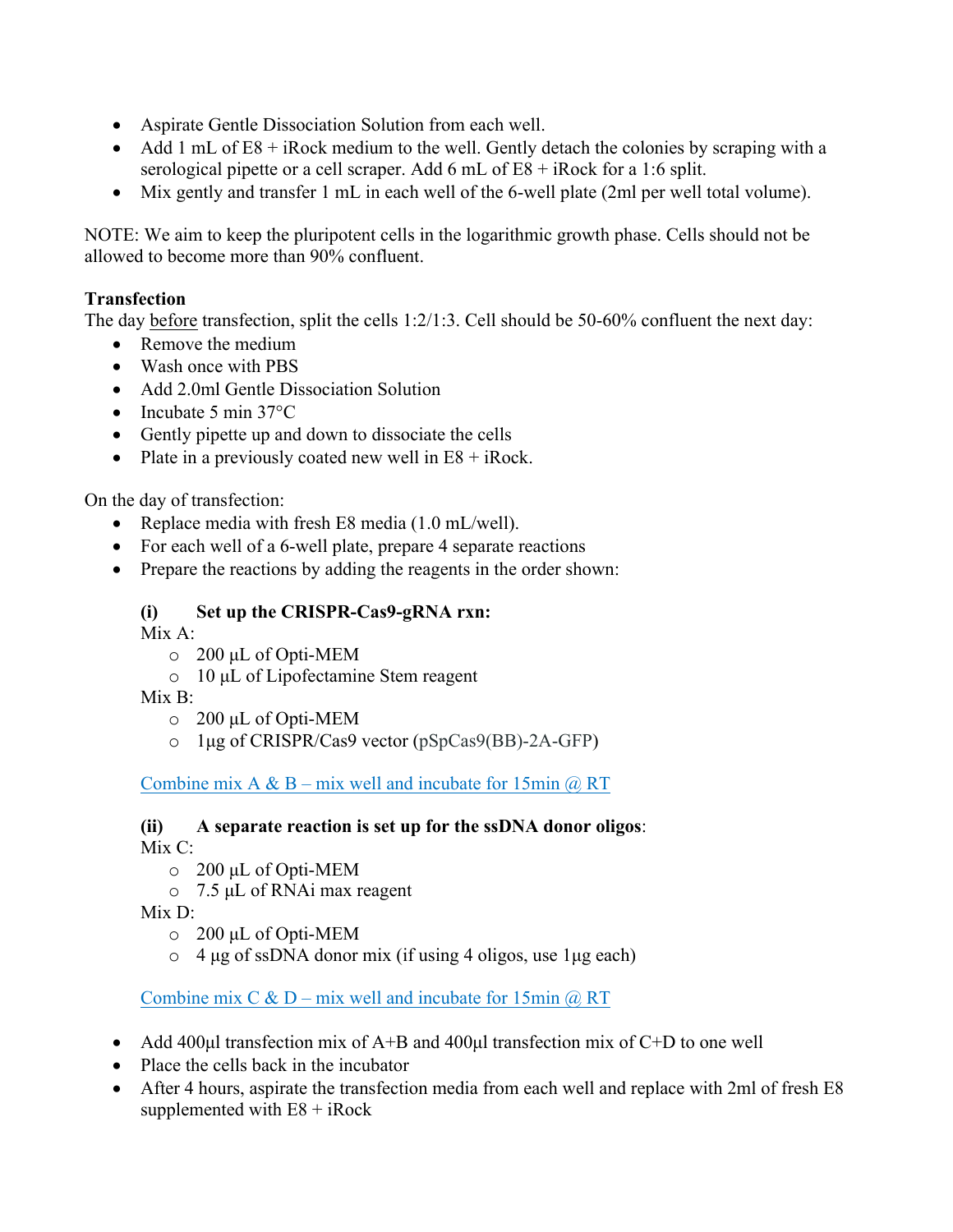• 16-24h later, check the transfected cells under a fluorescent microscope for GFP<sup>+</sup>. Typically, the transfection efficiency is 5%-30% depending on the iPSC line. We FACs sort the cells 24-36h post transfection.

# **FACS GFP+ cells**

- Aspirate the media
- Wash once with PBS
- Add 2.0 ml TrypLE express
- Incubate 5-6 min 37 $^{\circ}$ C until cells have detached mix gently with a P1000 pipette to break down the cells to single cells
- Add 4ml  $E8 + iRock$
- Transfer to a 15ml tube
- Centrifuge 5 min  $\omega$ 200g room temperature
- Discard the supernatant and re-suspend the cells in  $0.4$  ml  $E8 + iRock$
- Filter the suspension through a 35-µm mesh Corning™ Falcon™ Test Tube with Cell Strainer Snap Cap
- Prepare a 15ml collection tube containing 6ml  $E8 + iRock$
- Sort GFP-expressing cells using FACS sorter with a 100-um nozzle typically we sort 12,000 cells
- Plate sorted cells in 6-well plates at a density of 2000 cells/well in  $E_8 + 2.5 \mu M$  iRcok

# **Isolation of iPSC Clones**

Usually 8-10 days after sorting, single iPSC colonies are large enough to be picked. We usually pick 30- 40 clones that are clearly isolated from 3-6 wells of a 6-well plate.

- Aspirate media and add 3ml of fresh E8 + iROCK media per well at least 2h before picking.
- Manually pick individual iPSC clones (we use a P200 pipette set at 100µl) using a stereomicroscope located inside a cell culture hood, and transfer each clone to a 1.5ml tube.
- Pipet up and down 2-3 times to partially dissociate the clone and transfer 90 µl of cell suspension into a separate well of a 24-well plate (Matrigel-coated) containing 500µL of E8+iRock. Save the remaining 10µl of cells suspension for HDR screening by direct PCR (the samples can be stored at -20 $\overline{O}$ C).
- Allow the cells to attach for 24–48 h and then add 500 $\mu$ l E8 media. Feed the cells with fresh E8 media every other day.

# **Genomic DNA isolation**

Protocol adapted from *Phire Animal Tissue Direct PCR Kit* (Thermo Fisher; Cat#: F140WH).

- For each clone, dilute 0.5µl of DNA Release Additive in 19.5µl Dilution Buffer. We make a master mix for all the clones. Add 20 $\mu$ l of the master mix to each tube containing the ~10  $\mu$ l of residual cell suspension from the clone picking step.
- Mix well and incubate at room temperature for 10 minutes.
- Then heat the samples at 98°C for 2 minutes.
- Add 25µl of molecular grade water and centrifuge at top speed for 1 min at room temperature to allow for cell debris sedimentation. Use 3µl of the resulting solution as a template in the PCR reaction.